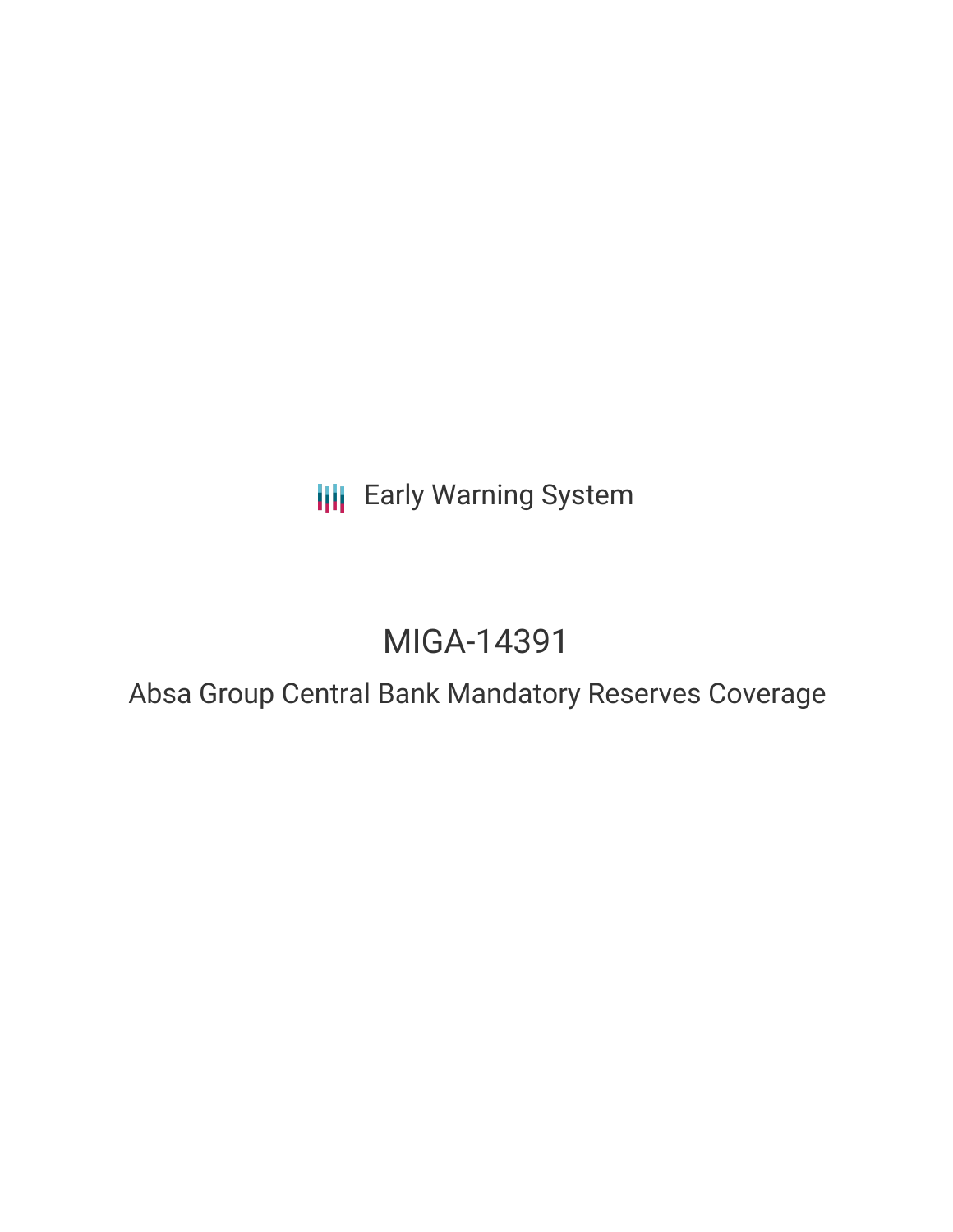#### **Quick Facts**

| <b>Countries</b>               | Mauritius                                       |
|--------------------------------|-------------------------------------------------|
| <b>Financial Institutions</b>  | Multilateral Investment Guarantee Agency (MIGA) |
| <b>Status</b>                  | Approved                                        |
| <b>Bank Risk Rating</b>        | FI                                              |
| <b>Voting Date</b>             | 2019-06-14                                      |
| <b>Borrower</b>                | Absa Group Limited                              |
| <b>Sectors</b>                 | Finance                                         |
| <b>Investment Type(s)</b>      | Guarantee                                       |
| <b>Investment Amount (USD)</b> | \$90.00 million                                 |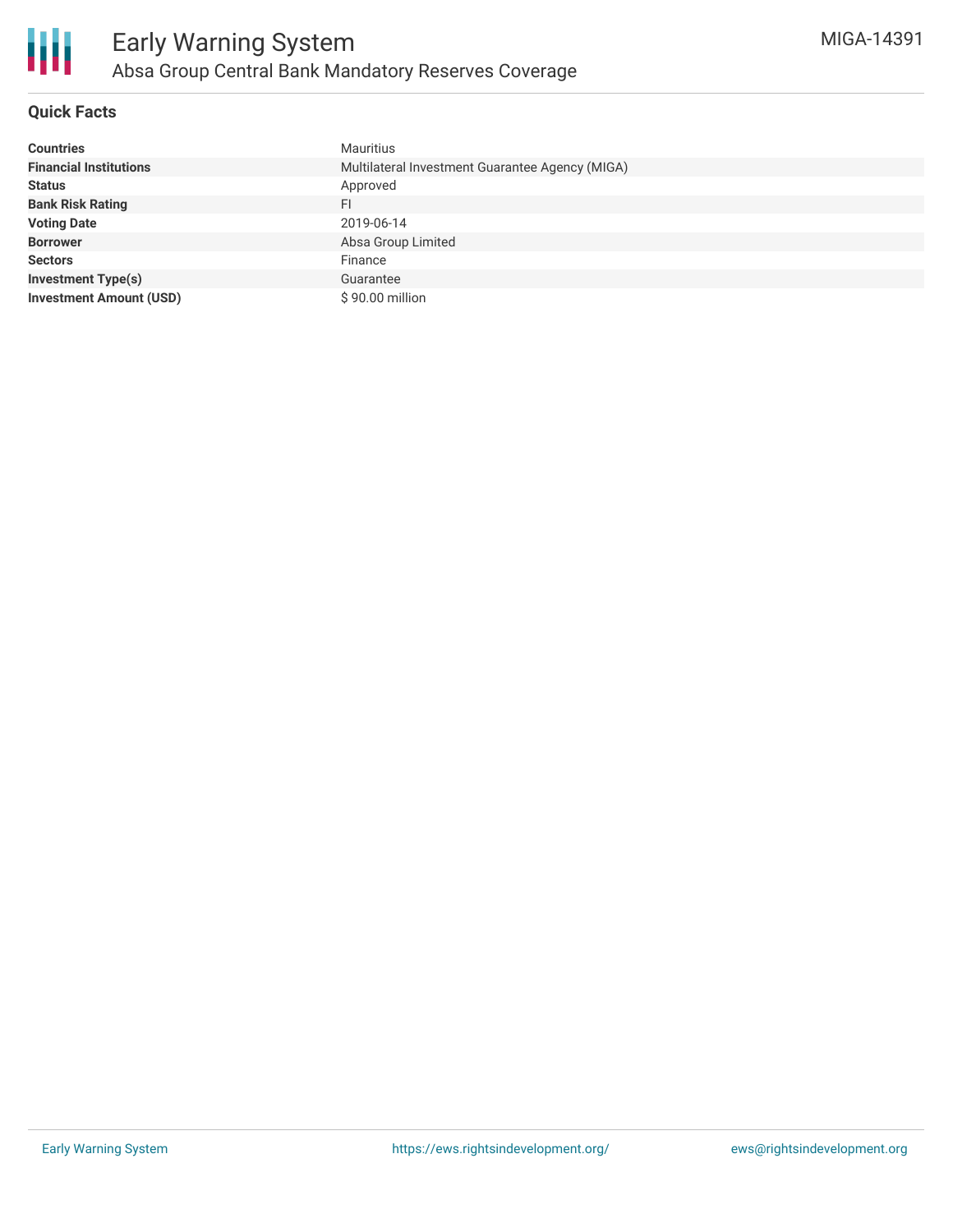

#### **Project Description**

Ш

According to bank documents, this summary describes equity investments by Absa Group Limited in its subsidiary in Mauritius, Barclays Bank Mauritius Limited. The investor has applied for MIGA guarantees of up to US\$90 million in mandatory reserves cover for a period of up to 15 years.

Absa Group, South Africa-based, is one of the largest pan-African financial institutions in terms of total assets with operations in ten countries in Sub Saharan Africa. Its subsidiary banks outside of South Africa are required to maintain reserves at the central banks in their respective jurisdictions, based on the volume of customer deposits that these subsidiaries have. Mandatory reserves contribute to Absa Group's overall risk-weighted assets (RWA) at the consolidated level, resulting in less headroom for other assets at a given level of capital.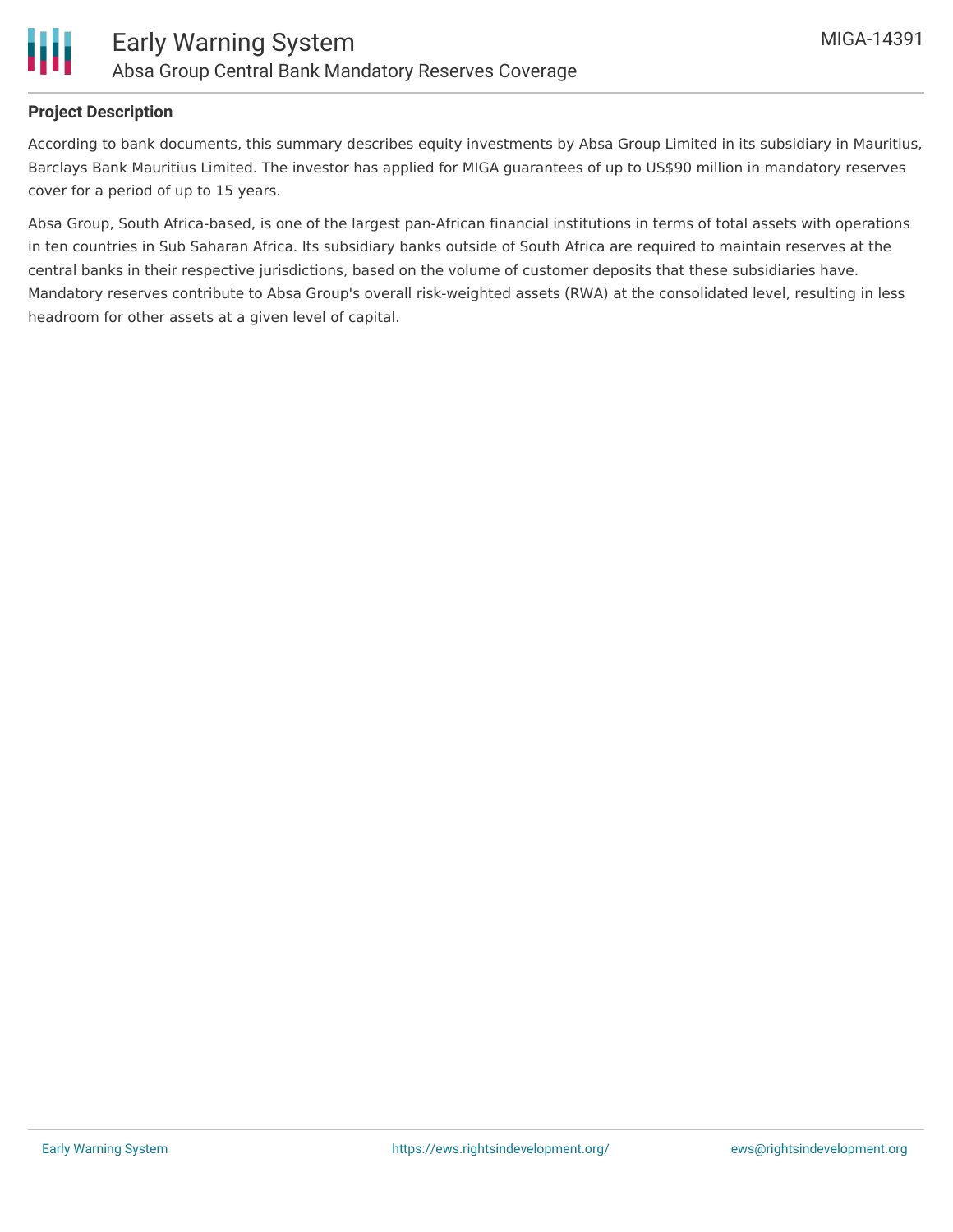#### **Investment Description**

Multilateral Investment Guarantee Agency (MIGA)

#### **Financial Intermediary**

Financial Intermediary: A commercial bank or financial institution that receives funds from a development bank. A financial intermediary then lends these funds to their clients (private actors) in the form of loans, bonds, guarantees and equity shares. Financial intermediaries include insurance, pension and equity funds. The direct financial relationship is between the development bank and the financial intermediary.

Absa Bank [Limited](file:///actor/748/) (Financial Intermediary)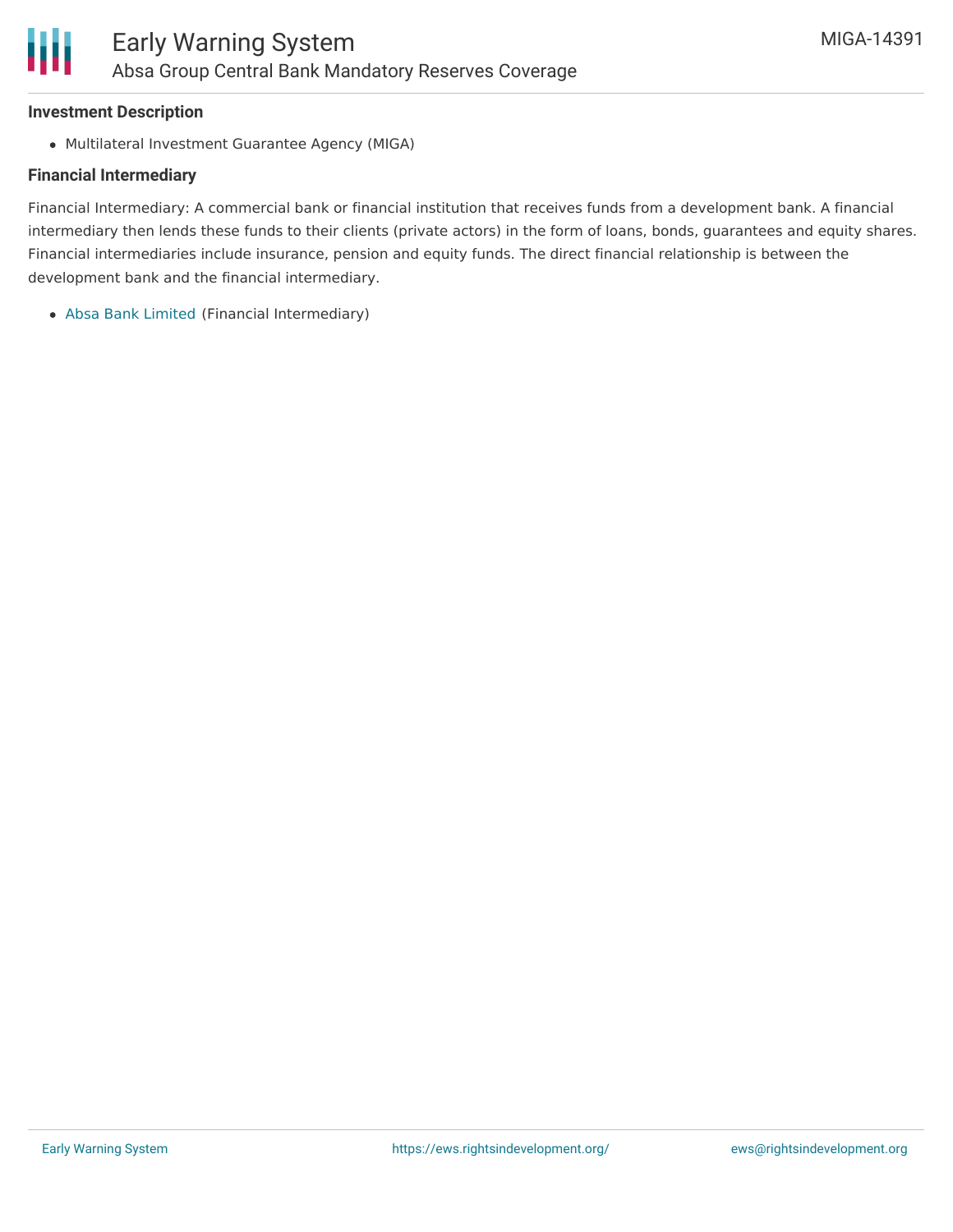

## Early Warning System Absa Group Central Bank Mandatory Reserves Coverage

| <b>Private Actor 1</b> | <b>Private Actor</b><br>1 Role | <b>Private Actor</b><br>l Sector | <b>Relation</b> | <b>Private Actor 2</b>                 | <b>Private Actor</b><br>2 Role | <b>Private Actor</b><br>2 Sector |  |
|------------------------|--------------------------------|----------------------------------|-----------------|----------------------------------------|--------------------------------|----------------------------------|--|
|                        |                                | . .                              | $\sim$          | <b>Barclays Bank Mauritius Limited</b> | Subsidiary                     | $\overline{\phantom{a}}$         |  |